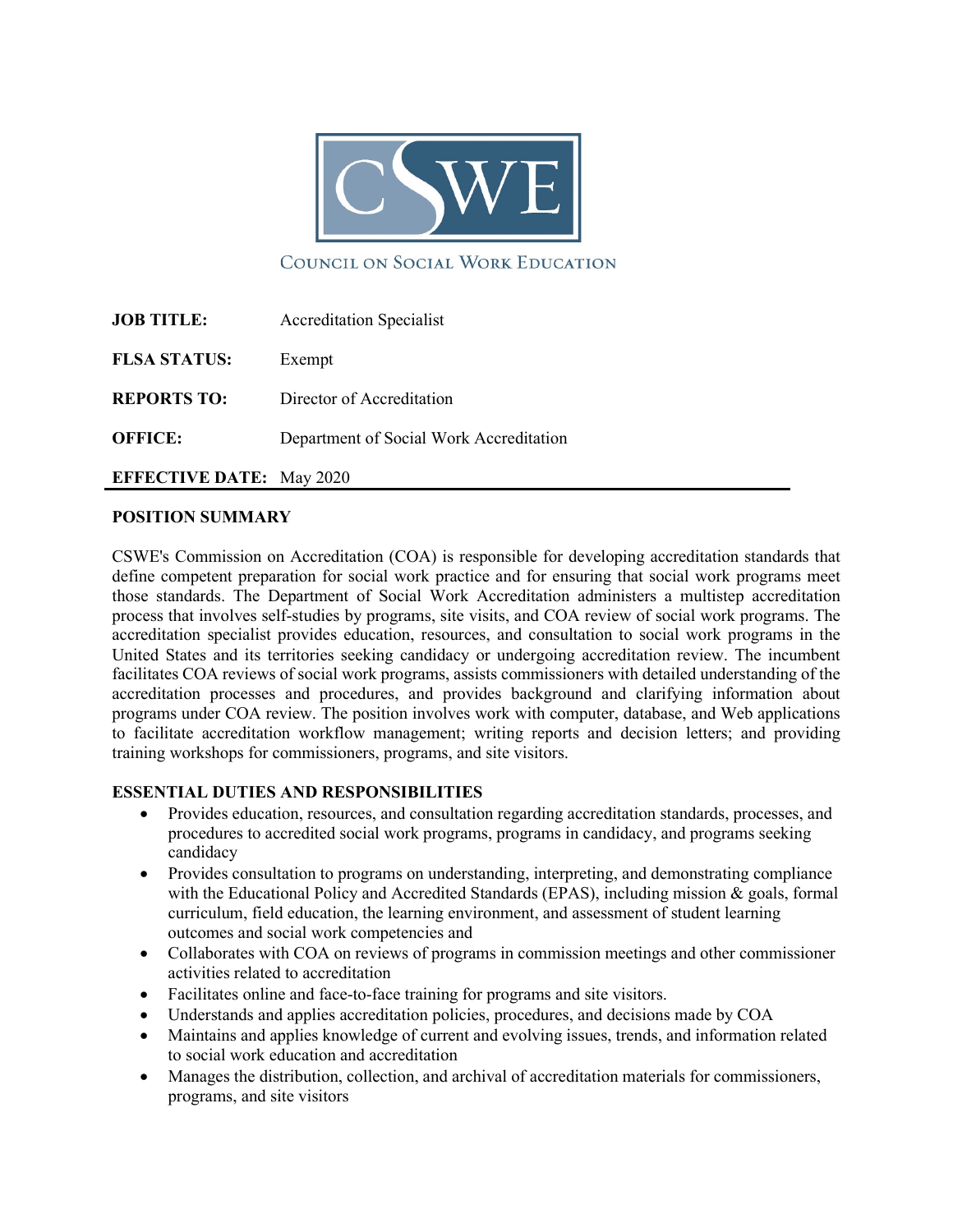Accreditation Specialist Job Description Page 2

- Reviews program materials for completeness, accuracy, and consistency with accreditation standards during pre-candidacy, candidacy. and reaffirmation stages
- Manages a COA workgroup and facilitates small-group meetings 3 times per year.
- Compiles and formulates COA decision letters and disseminates decisions to programs accurately within strict deadlines
- Works competently with basic computer applications, all components of Office 365, and database and Web applications for workflow management, particularly in the area of an online accreditation management system
- Provides individual and group consultations to program representatives via email, phone, video chat, and in-person at professional conferences
- Interfaces with the public about social work as a career, educational and licensure requirements, and accreditation
- Regularly works with and manages volunteers, including site visitors and members of the COA
- Reviews and provides feedback on internal and external documents

# **MINIMUM QUALIFICATIONS, KNOWLEDGE, AND SKILLS**

- Master's degree in social work or a related field required and experience in social work education or in higher education accreditation
- Ability to demonstrate working knowledge of accreditation standards and procedures
- Computer proficiency, including demonstratable skill in advanced functions of applicable software applications such as Microsoft Office, and understanding of technology applications for workflow management, particularly database operations, learning management systems, and online accreditation management systems
- Excellent interpersonal skills and the ability to interact professionally and effectively within a team-based environment, as well as with all levels of staff and with program administrators
- Ability to handle a sizeable workload of programs and develop ethical relationships with assigned social work programs
- Ability to deliver difficult news to constituents, such as adverse decisions
- Ability to work independently and as part of a team to carry out various processes and procedures in accreditation of social work programs
- Ability to provide training online and in-person to current and prospective programs and volunteers
- Excellent communication, organizational, and problem-solving skills and the ability to exercise careful attention to detail
- Ability to handle the details of multiple priorities simultaneously and adhere to strict deadlines
- Ability to travel and work on weekends six to eight times a year at dates scheduled months in advance

# **PREFERRED QUALIFICATIONS, KNOWLEDGE, AND SKILLS:**

- Fluency in Spanish (spoken and written academic language)
- Ph.D. (preferably in social work) and experience in a university setting
- Experience teaching in a social work program
- Experience developing social work curriculum related to competencies
- Experience with assessment of student-learning outcomes
- Problem-solving and innovative spirit to continuously engage in internal regulatory efforts and quality improvement